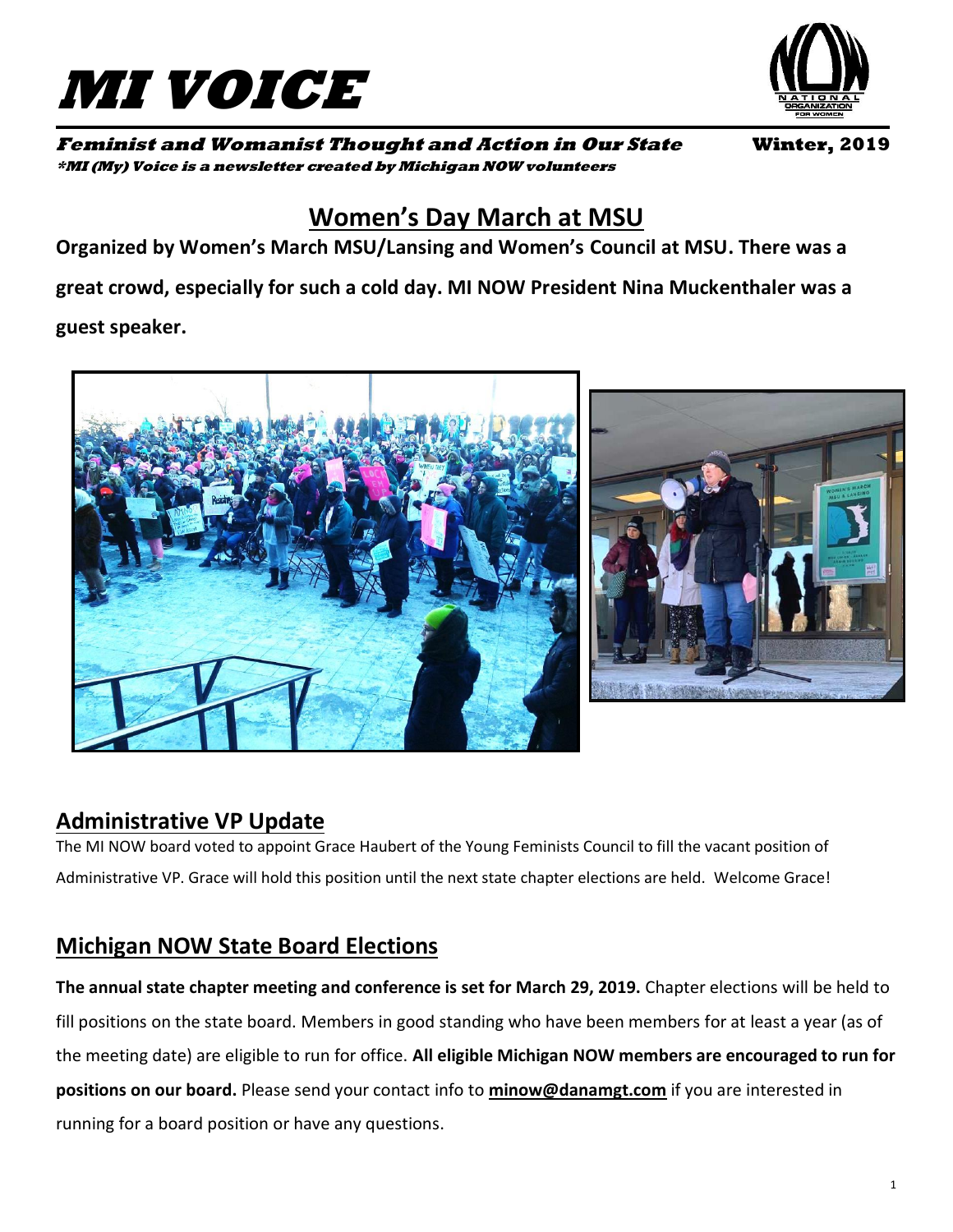## *Voices of Michigan NOW Young Feminists*

## *Gen Z Feminists Carolina Gutierrez*

*Forbes* magazine keeps on warning leaders about the **oncoming plague of Gen Z employees**, and *Business Insider* is incredibly eager to tell readers how to market to the new, hip generation of consumers. But when news coverage of Gen Z shows teenagers eating Tide Pods and driving blindfolded, adults are probably wondering what today's young people can bring to society, and particularly to the feminist movement.

First, here's a quick breakdown of what's different for this generation. Gen Z is generally considered kids born from the mid-1990s to the mid to late-2000s, so some of us aren't even kids anymore. The formative

years of Gen Z included the Great Recession, the Obama administration, and the 2016 election. Most notably, however, **we were raised with the world at our fingertips**. Smartphones, Google, streaming, and social media have been around for so much of our lives that we can't remember life without them.

So what does it all mean? To be completely honest, I can't tell you if any of those things about Gen Z are good or bad, but I can tell you what it's created.

*Gen Z is generally considered kids born from the mid-1990s to the mid to late-2000s, so some of us aren't even kids anymore*

**Movements, for us, start online** and are **fueled largely by the** 

**powerful engine of the internet**. We've grown up in a time where a Twitter campaign can both destroy and create careers. Getting in touch is easier than ever, and in a few weeks, a movement born from a handful of Florida's teenagers can turn into a nationwide **protest of two million students marching for their lives.**

 Furthermore, we are not patient and we cannot turn a blind eye to issues. Maybe it's because the internet has made everything accessible in a split second, or maybe it's because we **watched inaction destroy the economy and let a person I think is a sexual harasser get elected president**, but we are not about to hold our tongues and wait our turns. I have classmates that worked on political campaigns before they could vote or **started non-profit organizations before they got their driver's license**. Just this September, a high school senior testified before the Senate Judiciary Committee on her experiences with gun violence.

I can't promise you that we're going to be the generation of feminists that closes the wage gap or eradicates transphobia or makes birth control accessible to everyone. News outlets like to tout us as the most inclusive, least racist, queerest generation ever, but we have a long way to go and **we carry the same societal ills with us as the older generations do.** However, I can tell you this about the newest generation of feminists: we're getting started now and we are armed with the resources to do so from our phones. Feminists before us have created a society for us that is vastly different from the one of their own youth, but we've seen the issues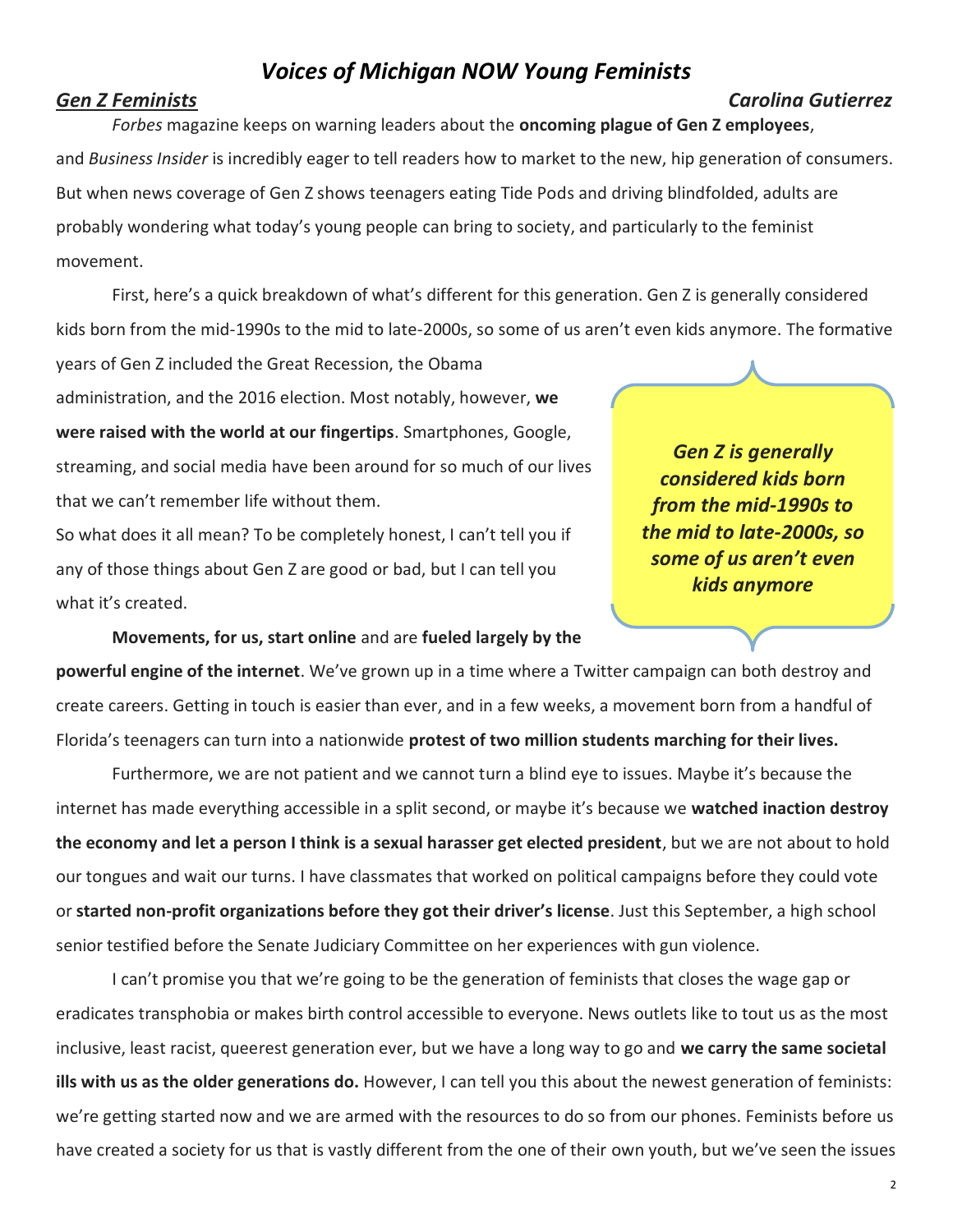that persist and are ready to start eradicating them now, **even if we can't hold offices or vote**. Our parents, teachers, and mentors have taught us to **be the change we wish to see in the world**; Gen Z feminists have taken that to heart, and **we're not wasting any time getting started.**

#### *Rvive: For Menstrual Equality Ashi Kumar*

I met a woman who had experienced **period poverty**. She told me her story and explained that how even today, **living paycheck to paycheck**, it is hard for her to afford sanitary products. As she was telling me her story, my emotions came in three waves**. I felt guilty** that I didn't even know the prevalence of period poverty. I felt angry that she had to experience this and that no serious action had taken pla**c**e, but most importantly**, I felt motivated to help my community**. I listened to more women who expressed how menstruation was one of their biggest challenges. The stories I heard from women and the articles I read about period poverty served as the electric cord that **energized me to start my own nonprofit called Rvive**. It's a youth-run nonprofit that makes and sells buttons/badges with all profits going to buy feminine products for homeless shelters in Michigan. These products are non-synthetic and free of pesticides, dyes, and

**Contact us at: [ashikackumar@gmail.com](mailto:ashikackumar@gmail.com) [www.rvive.org](http://www.rvive.org/)**

fragrance. Thus far we have distributed **over 1,000 menstrual products to those in need**. Each button costs \$1.00 each and you can customize your own button(s) for \$2.00 each through the form on our website. Direct Donations can also be made through our website. **As little as \$2.00 can cover a menstrual cycle**.

### *Girls of the Crescent: Empowering Muslim Girls Through Books Zena and Mena Nasiri*

We are Mena and Zena, two Muslim girls living in Michigan, ages 14 and 15, respectively. We are both high schoolers and are in Robotics, Diversity Club, and the Muslim Students Association at school. We are interested in science, math, and art, but most of all we enjoy reading. We have loved reading our whole lives and have visited our local public library countless times, checking out book after book. Books have provided us with information, fun, adventure, humor, and understanding. But one thing was missing from all of the books that we read. We never saw ourselves represented.

When reading picture books, we never saw **characters that looked like us**; when reading chapter books we would never read about **characters with our names**; when reading novels, we never felt personally connected to the characters we were reading about. In 4th grade, we were given a school project to research a person we looked up to. We both went to our public library with **female Muslim women** in mind that were huge role models to us and **we couldn't find any books** about them. Later we began to realize the same thing occurred in other genres, that there was **a shortage of books about Muslim girls**. In fact, the first time we saw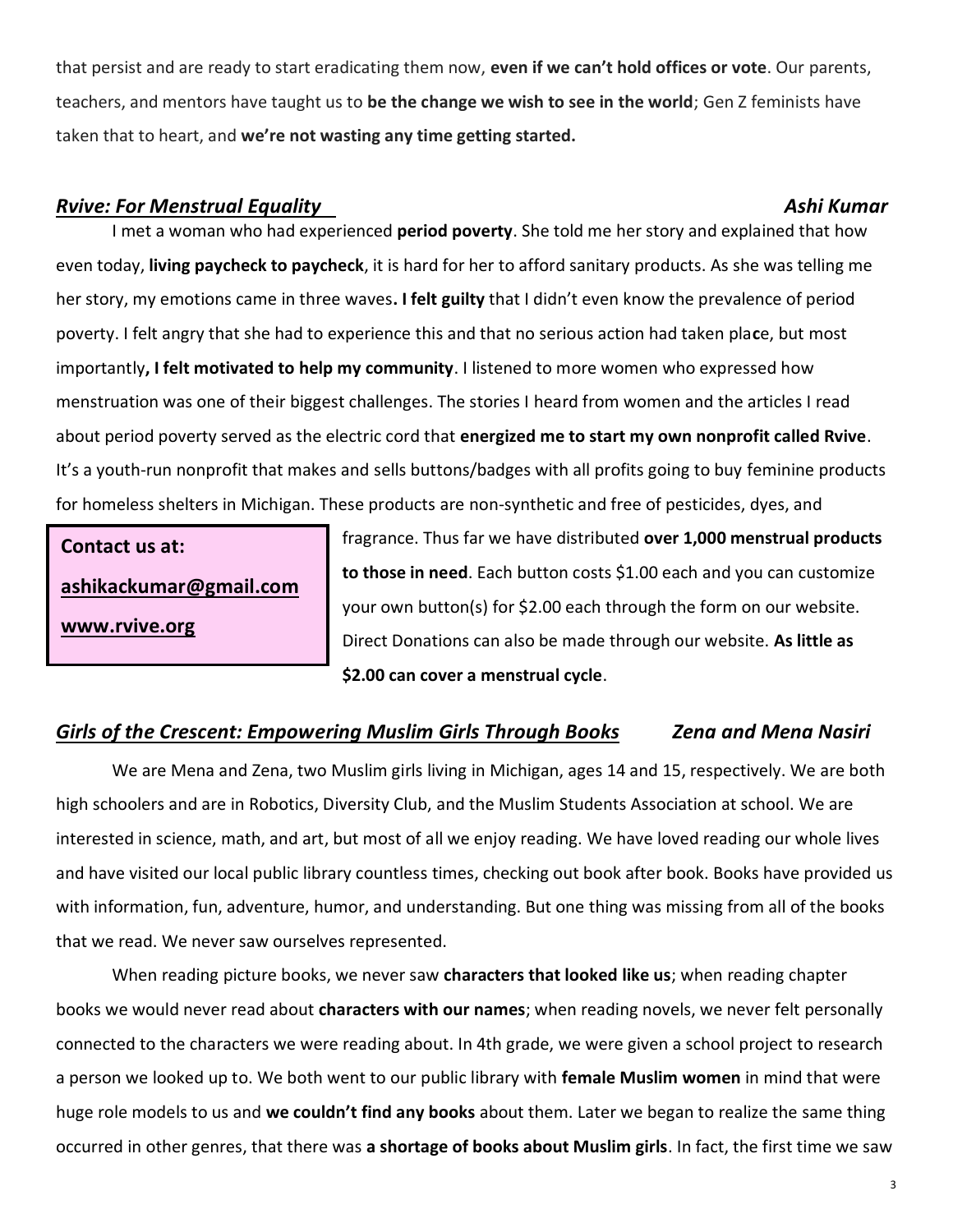ourselves represented was last year when we read *The Lines We Cross*, by Randa Abdel-Fattah. The feeling that we experienced when reading about **characters like us** was indescribable and we were astonished that we never experienced it before. Books have an **immense impact** on how children behave, socialize, and see themselves in the world, and if young kids **didn't see themselves represented**, there is a certain feeling of not belonging or not fitting in.

We knew that we had to address this problem and do something to help **empower Muslim girls** like us. We decided to start our own non-profit organization, **Girls of the Crescent**. The purpose of Girls of the Crescent is to collect books with **female Muslim main characters** through donations and then gift them to **school media centers** and **libraries around the community**. We have compiled a list of books on our website that includes **strong Muslim female protagonists**, ranging from elementary grade books to young adult and adult fiction. People are always surprised to see how long the list of books is because **most of them are not included** in our local library or school collections. We are hoping to provide awareness for these books that are so important for diversity. A few of our favorites from this list are: *The Lines We Cross*, *Under the Persimmon Tree*, by Suzanne Fisher Staples; *Golden Domes and SIlver Lanterns*, by Hena Khan; *The Librarian of Basra*, by Jeanette Winter; *Ayesha Dean and the Istanbul Intrigue*, by Melati Lum; and *Ms. Marvel*, by G. WIllow Wilson and Sana Amanat.

We started off in our schools, talking to our school PTAs and asking them for donations. Through this approach, **we managed to collect almost 200 books that have been added to the library collections of 21 schools in our district**. We have been receiving money donations from neighbors, friends, and other organizations, and even authors have been donating copies of their own books with female Muslim main

characters to Girls of the Crescent. As a result, we have donated books to several libraries and schools including, Rochester Hills Public Library, Lake Orion Public Library, Bloomfield Township Public Library, Troy Public Library, several elementary schools in our district, and an ESL Class at West Hills Middle School. This school year we hope to get our books in other schools around the community and **present our endeavor to mosques**. We hope to hold a fundraiser in a high school and middle school in our school district to get more funds for buying books.

Word is spreading about our organization and we have been featured **in Channel 4 WDIV News, Amy Poehler's Smart Girls, The** 

*We have been featured in Channel 4 WDIV News, Amy Poehler's Smart Girls, The Malala Fund magazine called Assembly, the Oakland Press, the Royal Oak Tribune, the C & G Newspapers: Rochester Post, and the Rochester Hills Public Library webpage*

**Malala Fund** magazine called Assembly, **the Oakland Press, the Royal Oak Tribune, the C & G Newspapers: Rochester Post, and the Rochester Hills Public Library webpage**. Girls of the Crescent has established a fund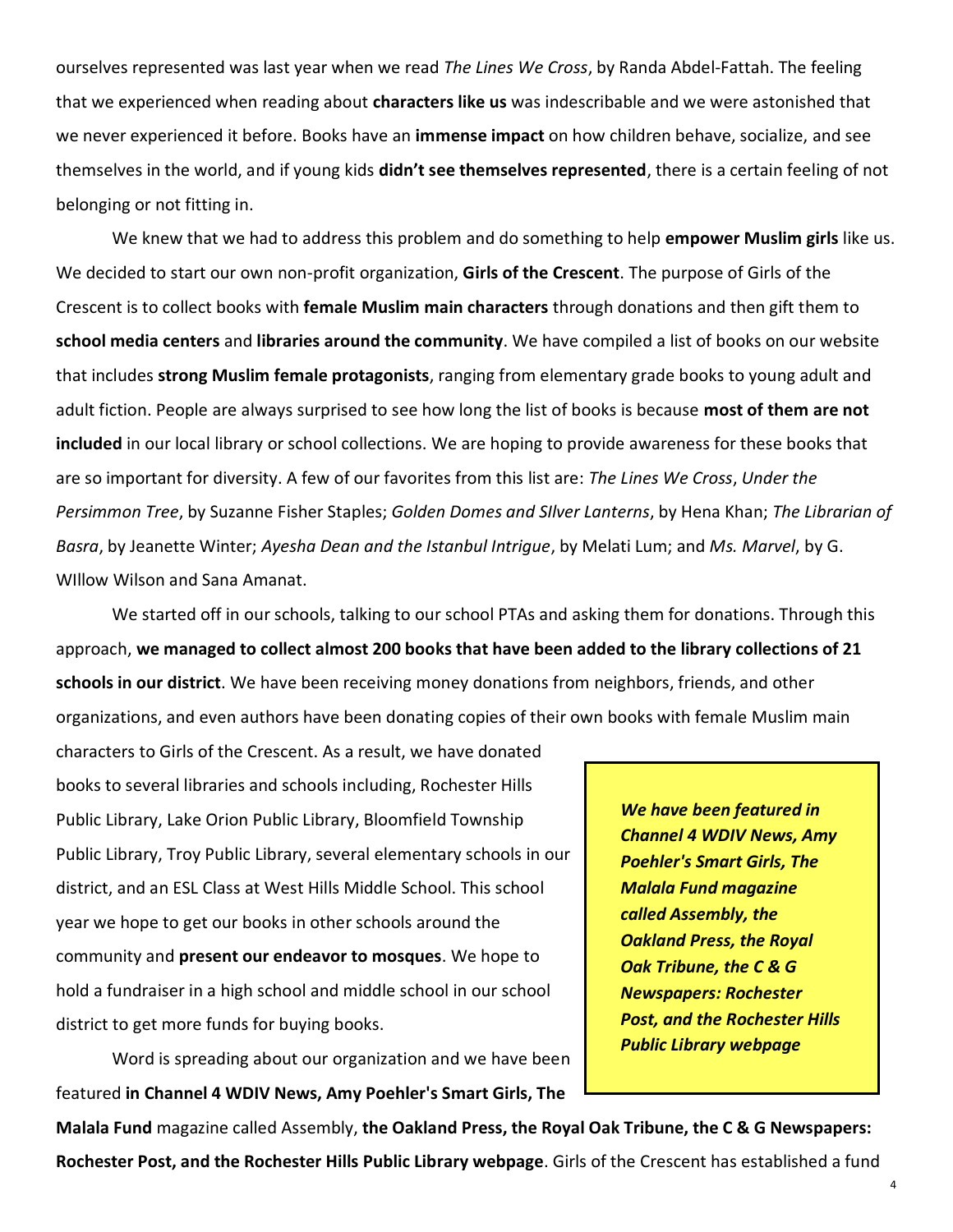within the Community Foundation of Greater Rochester, a **federally approved 501(c)(3) non-profit corporation** to manage donations. Girls of the Crescent has its own website, Instagram, Twitter, and Facebook that you can check out to see the work that we are doing. In our spare time, we are writing a book of our own

**Follow Us! Instagram: @girlsofthecrescent Twitter: @GirlsCrescent Facebook: @girlsofthecrescent**

about 50 great Muslim women who have achieved inspirational things and plan to publish it soon. We hope that the work we are doing will help Muslim girls feel included and spread awareness about the importance of representation and diversity in books.

### *Prioritizing Mental Health Josie Wenzell*



Mental health may seem obsolete, but in fact it speaks **great volumes**. One's mental state effects, your mood, how you interact with others, how you perform in activities, and overall who you are as a person. There are **ways to combat negative energy,** and outlets to boost oneself. One of these ways in by writing.

**Writing is a way to express feelings**, without them having to be verbally communicated. In some cases writing

something down is a way to **normalize a situation** making it easier to share aloud. Closing off and keeping those feelings inside can be unhealthy as they disrupt the normal thought process. After conducting a study at Harvard regarding journaling tied with victims of traumatic events, an article from *[Women's Health](https://www.womenshealth.com.au/writing-stress-anxiety)* by writer Erin Rooney concluded, "Writing also **allows people to regulate their emotions** and break out of the cycle of rumination, which can be very harmful and cause stress."

One does not need to endure a life changing event to feel the need to write down their emotions. The struggles of everyday life are enough to record their thoughts. This does not even mean the writing has to be organized; it could even just be a list of things recently on the mind.

One high school sophomore named Claire, who typically uses writing as her outlet to de-stress, explains why she does it, "When you don't want to 'trouble' others with your issues, you can write them down. You can write for as long as you need, **and write as much as you need too**, without directly sharing with another person. It's also good to look back at where you were at a certain point in your life. Writing can capture self growth. You can get lost within your own mind which most people aren't lucky enough to experience."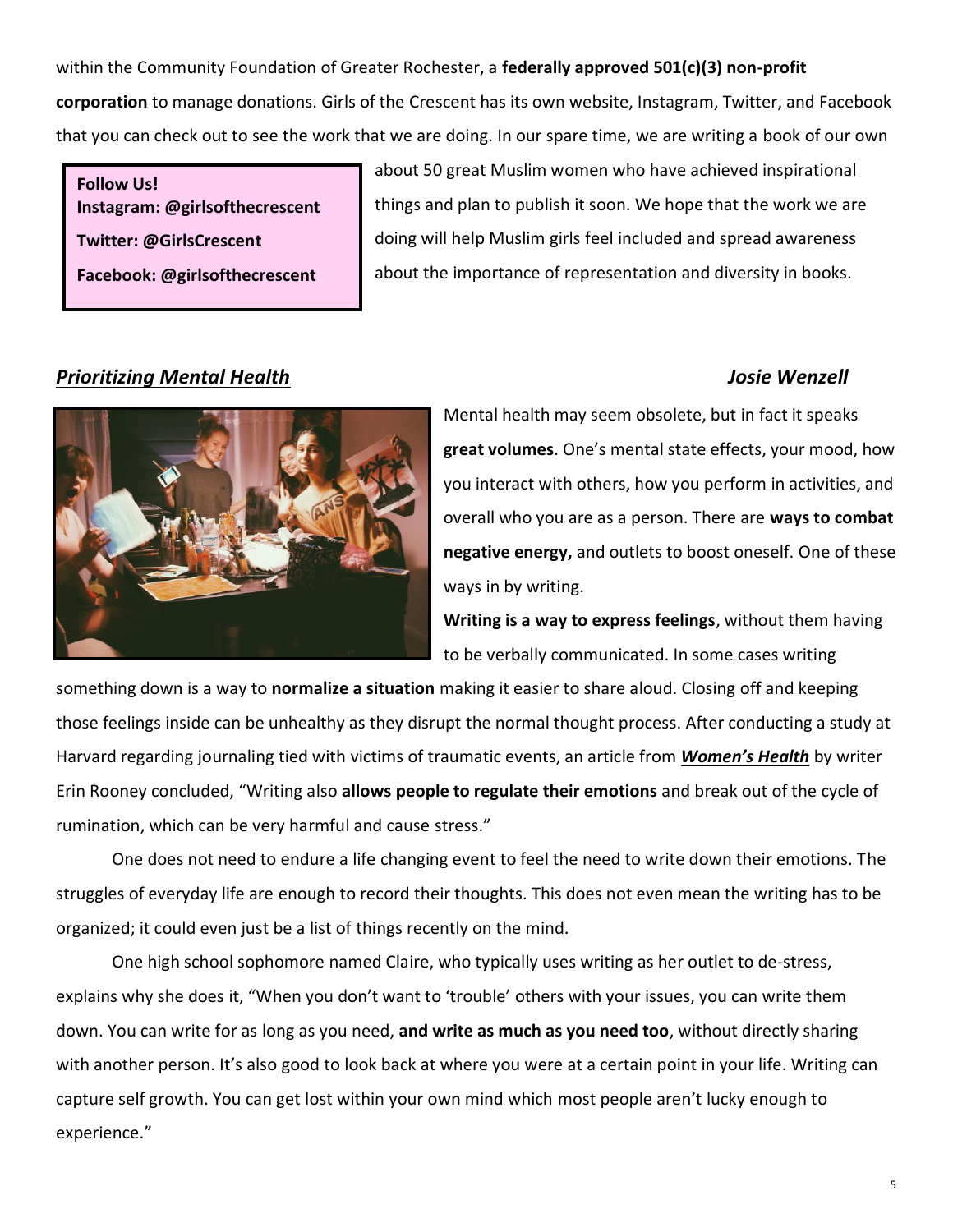Another way to reduce stress is by **drawing or painting**. A study conducted by Girija Kaimal, assistant professor of creative arts therapies at Drexel University, found that "45 minutes of **creative activity significantly lessens stress in the body**, regardless of artistic experience or talent."

You do not need to be Picasso to relieve stress. After the study showed such promising results she published the book called, *["Reduction of Cortisol Levels and Participants' Responses Following Art Making"](https://www.tandfonline.com/doi/abs/10.1080/07421656.2016.1166832?journalCode=uart20#.V2GKm-YrI6g)* . One of the many ways therapy patients go about their sessions is by painting, drawing, and any kind of art form really. Directly speaking with a therapist one-on-one is not always a beneficial method for everyone. **Using a creative medium** is a way to maximize your well-being. Many millennials like Claire feel the same way, with the pressures of everyday life. Boosting the mindset and creating a more positive attitude allows for a healthier way to live.

## *Local Chapters in Focus*

#### **Washtenaw County NOW Georgina Hickey, Past President**

Washtenaw County NOW has had a busy year, learning more about gun control and safety, supporting feminist candidates for office, sharing information about local marches and actions, and being engaged in the political scene on all levels.

We nurtured our own networks and engaged in good reflective practice with informal "feminist happy hours" throughout the year, a very successful discussion of Alice Walker's, *The Color Purple*, and a group outing to see RGB, the documentary on Ruth Bader Ginsburg.

We learned about and shared some of the chapter's history while exploring its future with a Women's History Month program in cooperation with Skyline High School NOW chapter entitled, "Feminism Across the Generations: The History and Future of Feminism in Washtenaw County."

Our Anti-Street Harassment "fashion show" came out for another performance in the spring, this time on a busy part of the University of Michigan Ann Arbor campus (we first did this guerilla theater at a local bus station in 2017, you can see a short video of it here<https://youtu.be/QCrOjoiiQdU> )

The highlight of our summer was, once again, tabling at Art Fair, where we collected nearly 500 signed postcards urging the governor to grant clemency to survivors of domestic violence who were given life sentences but not allowed to introduce evidence of the violence that shaped their crimes. We also sold stickers and our own button designs to hundreds of visitors from around the region who stopped by to chat all things feminist with our volunteers.

The chapter held its annual meeting a few weeks ago. We made signs for upcoming marches, voted on a few by-laws changes designed to streamline the governance of our chapter, shared cake to celebrate the fourth anniversary of re-forming the chapter, and elected a new board. Shannon Basalla will serve as chapter president for the coming year, with Margo Czinski (treasurer), Cheryl Farmer (recorder), and Judy Shackleford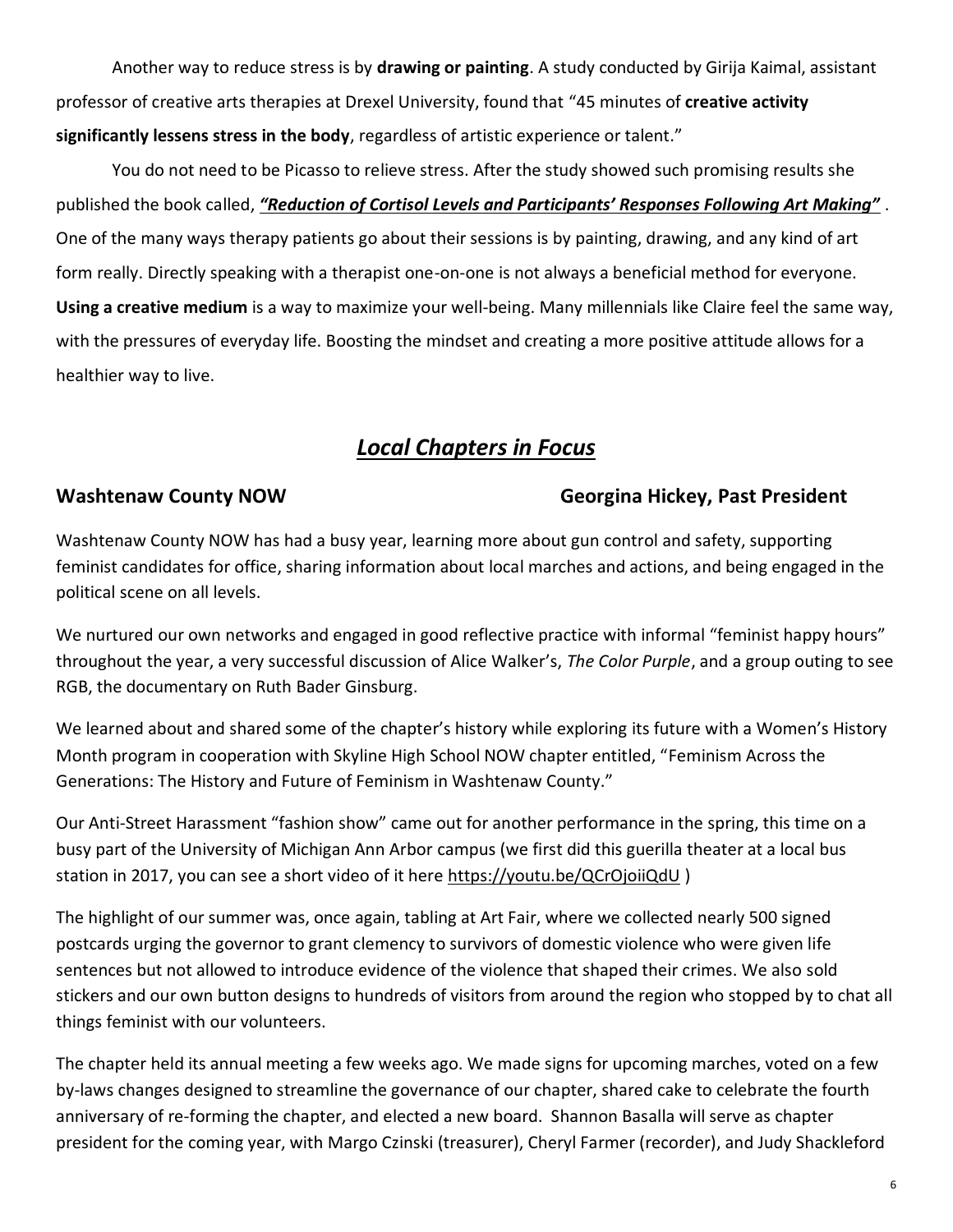(at-large) all re-elected for another term. I have rotated into the immediate past president role and we are welcoming two new board members, Janine Capsouras and Rachel Sienko.

In March we'll be gathering to discuss Brittney Cooper's book *Eloquent Rage: A Black Feminist Discovers Her Superpower*. See our Facebook page for details!

**Washtenaw County NOW anti-street harassment demonstration, UM main campus, April 2018**

*We need people to work for equality in local communities. Please contact us if you are interested in helping to organize a chapter or a task force in your area.* 



### *SAVE THE DATE*

- **March 29 MI NOW feminist conference and state chapter meeting at UM-Flint.**  Registration info and conference updates will be posted on the MI NOW website when it is available (www.michnow.org)
- **April 2 Equal Pay Day**
- **July 19-21 NOW national conference: Looking and Moving Forward 2019 In Minneapolis. Go to [www.now.org](http://www.now.org/) for more info.**

*Thank You for supporting Michigan NOW And Thank You for working for equality in our state!*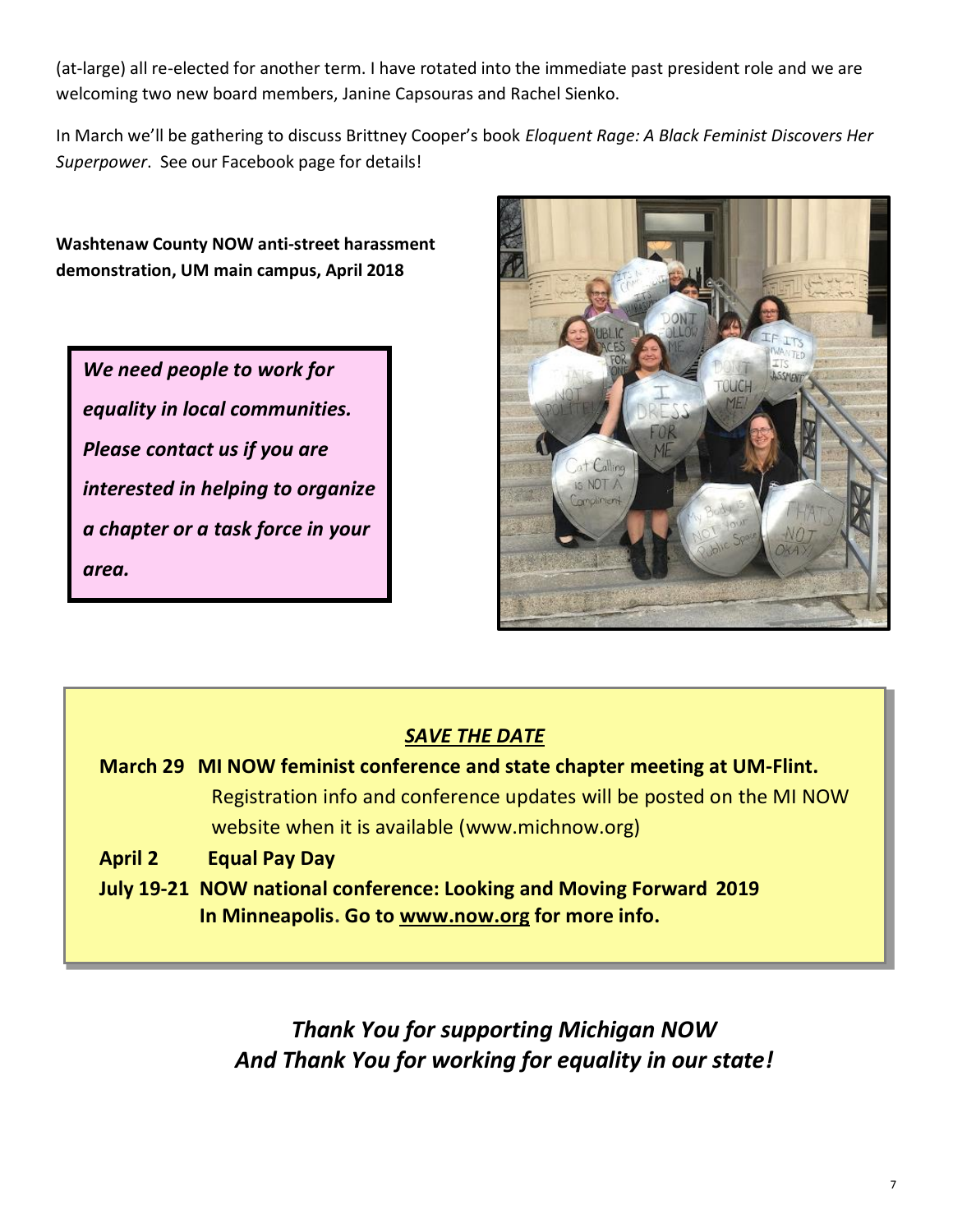## **MI NOW 2019 CONFERENCE SPONSOR/VENDOR REGISTRATION FORM**

# *Working Across Our Differences To Make a Stronger Movement*

**March 29, 2019**

**University of Michigan-Flint https://maps.umflint.edu/**



**Registration Opens at 8:45. Vendors should arrive by 8:15.**

| NAME:                                                             |        |
|-------------------------------------------------------------------|--------|
| ADDRESS:                                                          |        |
| TELEPHONE:<br><u> 1980 - Jan Samuel Barbara, politik e</u> ta pro | EMAIL: |

**Mail Form To:**

**Michigan NOW Conference 1140 Abbot Rd P.O. Box 860 East Lansing, MI 48826**

#### **SPONSORS**

Individuals and organizations can be a conference sponsor. You can also honor someone else by listing their name in our list of sponsors (In honor of…). Sponsors will be listed in the conference program. Sponsorship is \$25.00.

| PRINT SPONSORSHIP INFO AS YOU WOULD LIKE IT LISTED IN THE PROGRAM:                                                        | <b>SPONSOR:</b>                         |  |
|---------------------------------------------------------------------------------------------------------------------------|-----------------------------------------|--|
|                                                                                                                           | <b>TOTAL AMOUNT</b><br><b>ENCLOSED:</b> |  |
| <b>VENDOR TABLE REQUEST FORM</b>                                                                                          | \$                                      |  |
| VENDOR TABLES ARE \$25 PER TABLE. PROVIDE YOUR OWN TABLE CLOTH                                                            |                                         |  |
|                                                                                                                           | *MAKE CHECK PAYABLE TO:                 |  |
| <b>ORGANIZATION NAME:</b>                                                                                                 | <b>MICHIGAN NOW</b>                     |  |
| <b>TOTAL AMOUNT:</b>                                                                                                      |                                         |  |
| $\mathbf{A} \mathbf{A} = \mathbf{A} \mathbf{A}$<br>$\sim$ $\sim$ $\sim$<br>$\cdots$ . $\cdots$ $\cdots$ $\cdots$ $\cdots$ | <b>THANK YOU!</b>                       |  |

NUMBER OF TABLES  $X$  \$25.00 =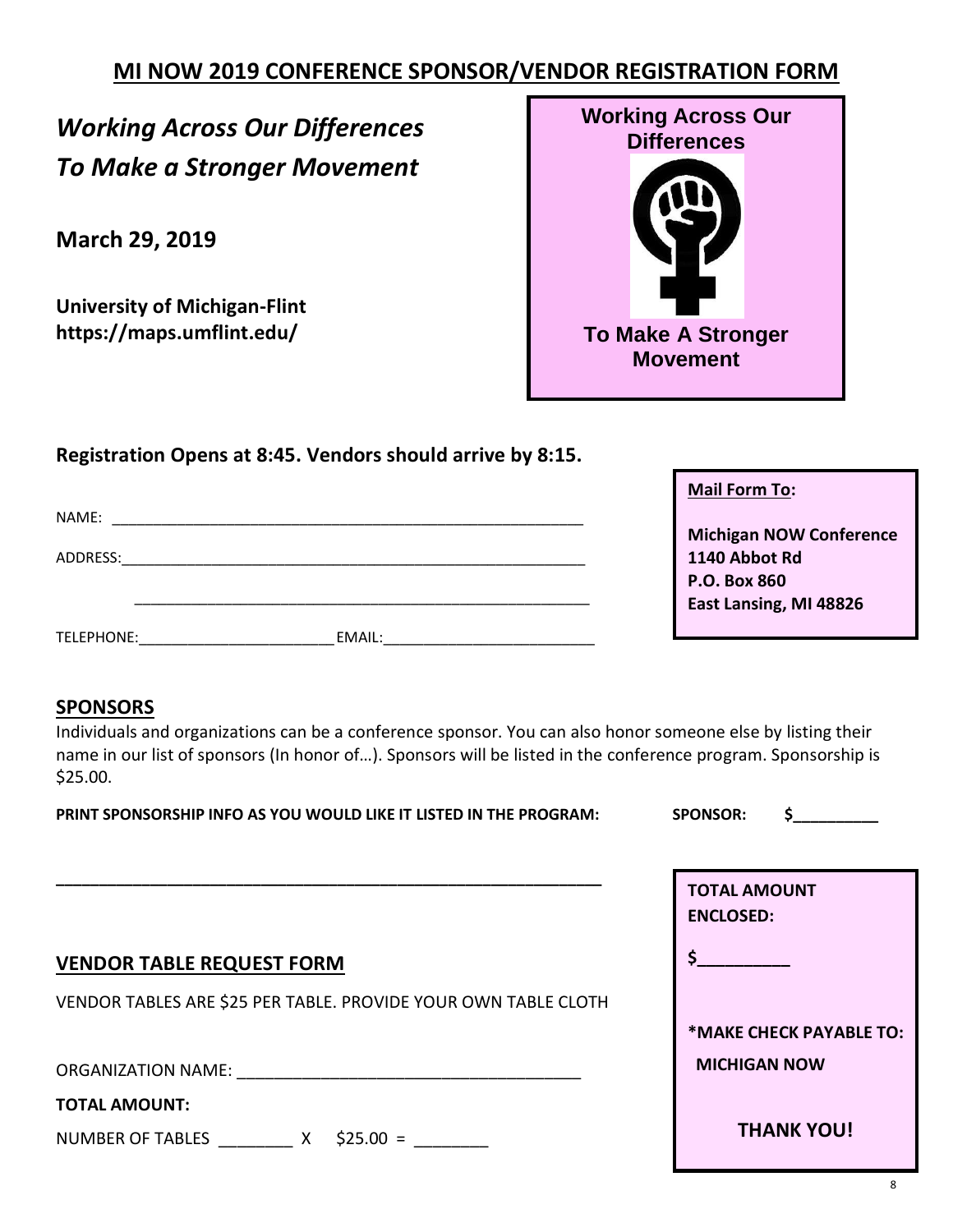## **MI NOW 2019 FEMINIST CONFERENCE** *Working Across Our Differences To Make a Stronger Movement* **March 29, 2019 University of Michigan-Flint https://maps.umflint.edu/ CONFERENCE REGISTRATION FORM Register online at [www.michnow.org](http://www.michnow.org/) or mail in this form.** NAME (S): \_\_\_\_\_\_\_\_\_\_\_\_\_\_\_\_\_\_\_\_\_\_\_\_\_\_\_\_\_\_\_\_\_\_\_\_ NOW MEMBER: Yes\_\_\_\_ No\_\_\_\_ ADDRESS:\_\_\_\_\_\_\_\_\_\_\_\_\_\_\_\_\_\_\_\_\_\_\_\_\_\_\_\_\_\_\_\_\_\_\_\_\_\_\_\_\_\_\_\_\_\_\_\_\_\_\_\_\_\_\_\_\_\_\_\_\_\_\_\_ \_\_\_\_\_\_\_\_\_\_\_\_\_\_\_\_\_\_\_\_\_\_\_\_\_\_\_\_\_\_\_\_\_\_\_\_\_\_\_\_\_\_\_\_\_\_\_\_\_\_\_\_\_\_\_\_\_\_\_\_\_\_\_\_ TELEPHONE: EMAIL: **Choose the registration level that fits your budget. If you can, please pay a higher amount as it helps us to pay for the conference and to provide conference scholarships. Thank you! STANDARD**  $x \$30 =$ **LOW INCOME/STUDENT**  $\mathbf{x}$  \$20 = *Donaion to Michigan NOW* **TOTAL ENCLOSED: \$\_\_\_\_\_\_\_\_ CHECK HERE IF YOU NEED A CONFERENCE SCHOLARSHIP \_\_\_\_\_\_\_\_ \*MAKE CHECK PAYABLE TO: MICHIGAN NOW** *\*WALK-INS WELCOME\*\**  **Lunch Conference Location University of Michigan-Flint Flint, MI Registration opens at 8:45 Conference starts at 9:30 Chapter meeting following conference Lunch will be served Go to michnow.org for updates Check here if you need a vegetarian or gluten-free lunch: Vegetarian lunch \_\_\_\_\_ Gluten- free lunch \_\_\_\_\_ Mail Registration Form To:** Michigan NOW Conference 1140 Abbot Rd P.O. Box 860 East Lansing, MI 48826 **Working Across Our Differences To Make A Stronger Movement**